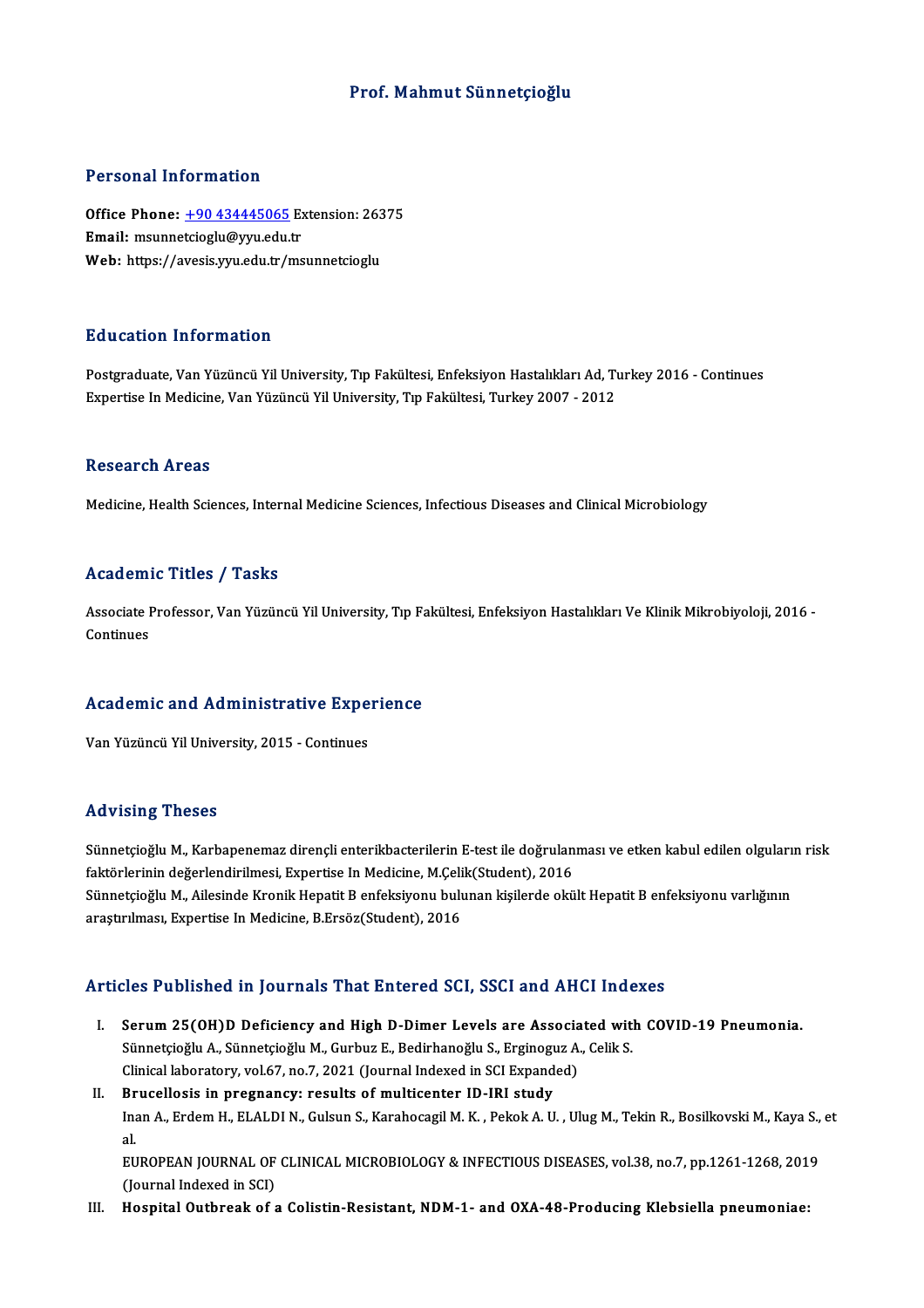High Mortality from Pandrug Resistance.

High Mortality from Pandrug Resistance.<br>Guducuoglu H., GURSOY N., YAKUPOGULLARI Y., PARLAK M., KARASIN G., SUNNETCIOGLU M., OTLU B.<br>Mignabial duus nesistance (Lanabmant N.V.), yol 24 nn 966,972,2018 (Journal Indoved in SCI High Mortality from Pandrug Resistance.<br>Guducuoglu H., GURSOY N., YAKUPOGULLARI Y., PARLAK M., KARASIN G., SUNNETCIOGLU M., O'<br>Microbial drug resistance (Larchmont, N.Y.), vol.24, pp.966-972, 2018 (Journal Indexed in SCI)<br> Guducuoglu H., GURSOY N., YAKUPOGULLARI Y., PARLAK M., KARASIN G., SUNNETCIOGLU M., OTLU B.<br>Microbial drug resistance (Larchmont, N.Y.), vol.24, pp.966-972, 2018 (Journal Indexed in SCI)<br>IV. Evaluation of 257 extra pulmona

Microbia<br><mark>Evaluat</mark><br>Turkey Evaluation of 257 extra pulmonary tuberculosis ca:<br>Turkey<br>Sünnetçioğlu M., Baran A. İ. , BİNİCİ İ., Esmer F., Gultepe B.<br>JOUPNAL OF THE BAKISTAN MEDICAL ASSOCIATION vel 6

Turkey<br>Sünnetçioğlu M., Baran A. İ. , BİNİCİ İ., Esmer F., Gultepe B.<br>JOURNAL OF THE PAKISTAN MEDICAL ASSOCIATION, vol.68, no.5, pp.764-767, 2018 (Journal Indexed in SCI)<br>Could seluble urakinese plasminesen resenter (suBAB Sünnetçioğlu M., Baran A. İ. , BİNİCİ İ., Esmer F., Gultepe B.<br>JOURNAL OF THE PAKISTAN MEDICAL ASSOCIATION, vol.68, no.5, pp.764-767, 2018 (Journal Indexed in SC<br>V. Could soluble urokinase plasminogen receptor (suPAR) be u

- JOURNAL OF THE PAKISTAN MEDICAL<br>Could soluble urokinase plasmino;<br>ventilator-associated pneumonia?<br>Sünnetsioğlu A. Sünnetsioğlu M. Adive Sünnetçioğlu A., Sünnetçioğlu M., Adiyaman F., Binici I., Soyoral L. ventilator-associated pneumonia?<br>Sünnetçioğlu A., Sünnetçioğlu M., Adiyaman F., Binici I., Soyoral L.<br>CLINICAL RESPIRATORY JOURNAL, vol.11, no.6, pp.925-930, 2017 (Journal Indexed in SCI)<br>Serum naraexenase estivity and exi Sünnetçioğlu A., Sünnetçioğlu M., Adiyaman F., Binici I., Soyoral L.<br>CLINICAL RESPIRATORY JOURNAL, vol.11, no.6, pp.925-930, 2017 (Journal Indexed in SCI)<br>VI. Serum paraoxonase activity and oxidative stress levels in patie
- CLINICAL RESPIRATORY JOURNAL, vol.11, no.6, pp.925-930, 2017 (Journal<br>Serum paraoxonase activity and oxidative stress levels in patients<br>Karadas S., Aslan M., Ceylan M., Sünnetçioğlu M., Bozan N., Kara H., Demir H.<br>Human a Serum paraoxonase activity and oxidative stress levels in patients with cutaneous<br>Karadas S., Aslan M., Ceylan M., Sünnetçioğlu M., Bozan N., Kara H., Demir H.<br>Human and Experimental Toxicology, vol.36, no.7, pp.663-669, 2 Karadas S., Aslan M., Ceylan M., Sünnetçioğlu M., Bozan N., Kara H., Demir H.<br>Human and Experimental Toxicology, vol.36, no.7, pp.663-669, 2017 (Journal Indexed in SCI)<br>VII. Cytomegalovirus pneumonia and pulmonary haemorrh
- Human and Experimental Toxicology, vol.36, no.7, pp.663-669, 2017 (<br>Cytomegalovirus pneumonia and pulmonary haemorrhage in<br>Sunnetcioglu A., SUNNETCIOGLU M., EMRE H., SOYORAL L., GOKTAS U.<br>IPMA. The Journal of the Polistan Cytomegalovirus pneumonia and pulmonary haemorrhage in a patient with polyarteritis nodos<br>Sunnetcioglu A., SUNNETCIOGLU M., EMRE H., SOYORAL L., GOKTAS U.<br>JPMA. The Journal of the Pakistan Medical Association, vol.66, pp.1 Sunnetcioglu A., SUNNETCIOGLU M., EMRE H., SOYORAL L., GOKTAS U.<br>JPMA. The Journal of the Pakistan Medical Association, vol.66, pp.1484-1486, 2016 (Journal Indexed in SCI)<br>VIII. Cranial imaging findings in neurobrucell
- JPMA. The Journal of the Pakistan Medical Association, vol.66, pp.1484-1486, 2016 (Journal Indexed in SCI)<br>Cranial i<mark>maging findings in neurobrucellosis: results of Istanbul-3 study</mark><br>Erdem H., Senbayrak S., Meric K., Batir Cran<br>Erde<br>et al.<br>INEE Erdem H., Senbayrak S., Meric K., Batirel A., Karahocagil M. K. , Hasbu<br>et al.<br>INFECTION, vol.44, no.5, pp.623-631, 2016 (Journal Indexed in SCI)<br>Impect of antimicrobial drug restrictions on destars' behavi et al.<br>INFECTION, vol.44, no.5, pp.623-631, 2016 (Journal Indexed in SCI)<br>IX. Impact of antimicrobial drug restrictions on doctors' behaviors

- INFECTION, vol.44, no.5, pp.623-631, 2016 (Journal Indexed in SCI)<br>I<mark>mpact of antimicrobial drug restrictions on doctors' behaviors</mark><br>Karabay O., Hosoglu S., GÜÇLÜ E., AKALIN Ş., Altay F. A. , Aydin E., Ceylan B., ÇELİK A., Impact of antimicrobial drug restrictions on doctors' behaviors<br>Karabay O., Hosoglu S., GÜÇLÜ E., AKALIN Ş., Altay F. A. , Aydin E., Ceylan B., ÇELİK A., Celik I., DEMİR<br>TURKISH JOURNAL OF MEDICAL SCIENCES, vol.46, no.1, p Karabay O., Hosoglu S., GÜÇLÜ E., AKALIN Ş., Altay F. A., Aydin E., Ceylan B., ÇELİK A., Celik I., D<br>TURKISH JOURNAL OF MEDICAL SCIENCES, vol.46, no.1, pp.133-138, 2016 (Journal Indexed in<br>X. Comparative analysis of pulmon
- TURKISH JOURNAL OF MEDICAL SCIENCES, vol.46, no.1, pp.133-138, 2016 (Journal Indexed in SCI)<br>X. Comparative analysis of pulmonary and extrapulmonary tuberculosis of 411 cases ANNALS OF CLINICAL MICROBIOLOGY AND ANTIMICROBIALS, vol.14, 2015 (Journal Indexed in SCI)<br>Tuberculous and brucellosis meningitis differential diagnosis Sünnetçioğlu A., Sünnetçioğlu M., BINICI I., Baran A. İ. , Karahocagil M. K. , SAYDAN M. R.<br>ANNALS OF CLINICAL MICROBIOLOGY AND ANTIMICROBIALS, vol.14, 2015 (Journal In<br>XI. Tuberculous and brucellosis meningitis differ

ANNALS OF CLINICAL MICROBIOLOGY AND ANTIMICROBIALS, vol.14, 2015 (Journal Indexed in SCI)<br>Tuberculous and brucellosis meningitis differential diagnosis<br>erdem H., Şenbayrak S., GENCER S., HASBUN R., Karahocagil M. K. , şeng Tuberculo<br>erdem H., <u>{</u><br>A. S. , et al.<br>TRAVEL M erdem H., Şenbayrak S., GENCER S., HASBUN R., Karahocagil M. K. , şengöz G., Karsen H., KAYA S., CIVLJA<br>A. S. , et al.<br>TRAVEL MEDICINE AND INFECTIOUS DISEASE, vol.13, no.2, pp.185-191, 2015 (Journal Indexed in SCI)<br>Clinica

- A. S. , et al.<br>TRAVEL MEDICINE AND INFECTIOUS DISEASE, vol.13, no.2, pp.185-191, 2015 (Journal Ind<br>XII. Clinical and laboratory features of adult measles cases detected in Van, Turkey<br>Sünnetsioğlu M. Sünnetsioğlu A. MENTES TRAVEL MEDICINE AND INFECTIOUS DISEASE, vol.13, no.2, pp.185-191, 2015 (J<br>Clinical and laboratory features of adult measles cases detected in Var<br>Sünnetçioğlu M., Sünnetçioğlu A., MENTES O., Baran A. İ. , KARADAS S., AYPAK Sünnetçioğlu M., Sünnetçioğlu A., MENTES O., Baran A. İ. , KARADAS S., AYPAK A.<br>JOURNAL OF THE PAKISTAN MEDICAL ASSOCIATION, vol.65, no.3, pp.273-276, 2015 (Journal Indexed in SCI) Sünnetçioğlu M., Sünnetçioğlu A., MENTES O., Baran A. İ., KARADAS S., AYPAK A.<br>JOURNAL OF THE PAKISTAN MEDICAL ASSOCIATION, vol.65, no.3, pp.273-276, 2<br>XIII. EVALUATION OF OCULOCUTANEOUS ANTHRAX. A SERIES OF 20 CASES
- JOURNAL OF THE PAKISTAN MEDICAL ASSOCIATION, vol.6!<br>EVALUATION OF OCULOCUTANEOUS ANTHRAX. A SE<br>Gonullu H., Karads S., Batur M., Baran A. İ. , Sünnetçioğlu M.<br>ACTA MEDICA MEDITERRANEA vol.31. no.4. np.963.967.2 Gonullu H., Karads S., Batur M., Baran A. İ. , Sünnetçioğlu M.<br>ACTA MEDICA MEDITERRANEA, vol.31, no.4, pp.863-867, 2015 (Journal Indexed in SCI) Gonullu H., Karads S., Batur M., Baran A. İ. , Sünnetçioğlu M.<br>ACTA MEDICA MEDITERRANEA, vol.31, no.4, pp.863-867, 2015 (Journal Indexed in SCI)<br>XIV. The evaluation of clinical and laboratory findings of 63 inpatient w
- ACTA MEDICA MEDITERRANEA, vol.31, no.4, pp.863-8<br>The evaluation of clinical and laboratory finding<br>Characteristics of cutaneous anthrax in Turkey The evaluation of clinical and laboratory findings of 63 inpatient wit<br>Characteristics of cutaneous anthrax in Turkey<br>Ozkol H., Karadas S., Sunnetcioglu M., CEYLAN M. R. , CALKA O., Güdücüoğlu H.<br>TURKDERM TURKISH ARCHIVES Characteristics of cutaneous anthrax in Turkey<br>Ozkol H., Karadas S., Sunnetcioglu M., CEYLAN M. R. , CALKA O., Güdücüoğlu H.<br>TURKDERM-TURKISH ARCHIVES OF DERMATOLOGY AND VENEROLOGY, vol.48, no.4, pp.197-203, 2014 (Journal Ozkol H., Karada<br>TURKDERM-TUI<br>Indexed in SCI)<br>Conitourinouv TURKDERM-TURKISH ARCHIVES OF DERMATOLOGY AND VENER<br>Indexed in SCI)<br>XV. Genitourinary brucellosis: results of a multicentric study<br>Frdem H. ELALDIN, Alt O. Gulaun S. Tekin B. Hug M. Duygu E.
- Indexed in SCI)<br>Genitourinary brucellosis: results of a multicentric study<br>Erdem H., ELALDI N., Ak O., Gulsun S., Tekin R., Ulug M., Duygu F., Sünnetçioğlu M., Tulek N., Guler S., et al<br>CLINICAL MICRORIOLOCY AND INEECTION Genitourinary brucellosis: results of a multicentric study<br>Erdem H., ELALDI N., Ak O., Gulsun S., Tekin R., Ulug M., Duygu F., Sünnetçioğlu M., Tulek N.<br>CLINICAL MICROBIOLOGY AND INFECTION, vol.20, no.11, 2014 (Journal Ind Erdem H., ELALDI N., Ak O., Gulsun S., Tekin R., Ulug M., Duygu F., S.<br>CLINICAL MICROBIOLOGY AND INFECTION, vol.20, no.11, 2014 (Jc<br>XVI. Serum adenosine deaminase activity in cutaneous anthrax<br>Sünnetsioğlu M. Karadas S. As

# CLINICAL MICROBIOLOGY AND INFECTION, vol.20, no.11, 2014 (Journal Indexed in SCI)<br>Serum adenosine deaminase activity in cutaneous anthrax<br>Sünnetçioğlu M., Karadas S., Aslan M., CEYLAN M. R. , Demir H., Öncü M. R. , Karahoc S<mark>erum a</mark><br>Sünnetçio<br>AYPAK C.<br>MEDICAL Sünnetçioğlu M., Karadas S., Aslan M., CEYLAN M. R. , Demir H., Öncü<br>AYPAK C.<br>MEDICAL SCIENCE MONITOR, vol.20, 2014 (Journal Indexed in SCI)<br>Assesment of mean platalet volume in adult measles sasse AYPAK C.<br>MEDICAL SCIENCE MONITOR, vol.20, 2014 (Journal Indexed in SCI)<br>XVII. Assesment of mean platelet volume in adult measles cases.

- 
- Sünnetçioğlu M., Sünnetçioğlu A., Karadaş S., Binici I., Baran A. İ.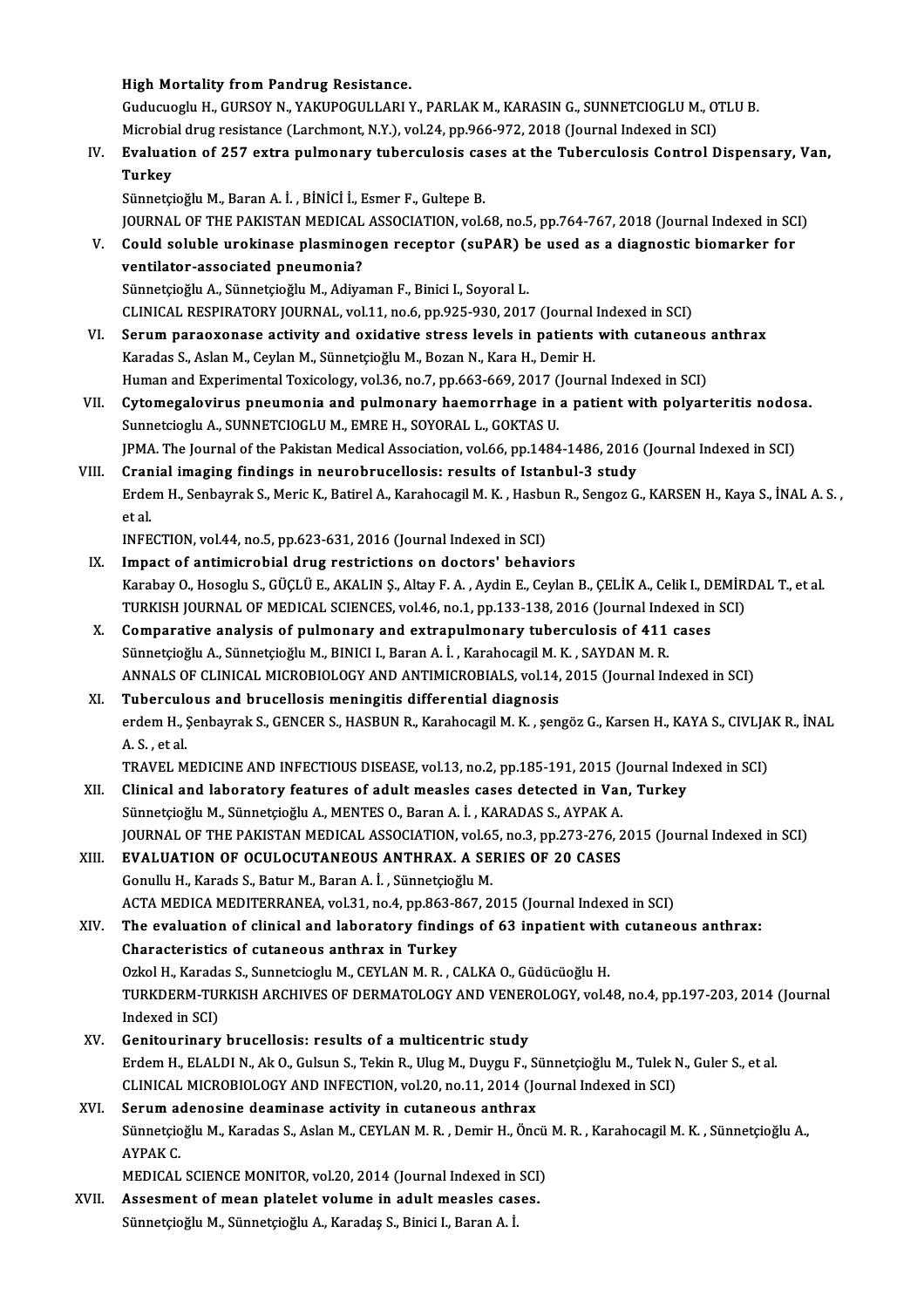MITTEILUNGEN KLOSTERNEUBURG, vol.1, pp.465-468, 2014 (Journal Indexed in SCI Expanded)

MITTEILUNGEN KLOSTERNEUBURG, vol.1, pp.465-468, 2014 (Journal Indexed in SCI Expanded)<br>XVIII. Asymmetric dimethylarginine levels in patients with cutaneous anthrax: a laboratory analysis<br>Sünnstsieğlu M. Mongeleglu Z. Beren MITTEILUNGEN KLOSTERNEUBURG, vol.1, pp.465-468, 2014 (Journal Indexed in SCI Expanded)<br>Asymmetric dimethylarginine levels in patients with cutaneous anthrax: a laboratory analysis<br>Sünnetçioğlu M., Mengeloglu Z., Baran A. İ Asymme<br>Sünnetçio<br>AYPAK C. Sünnetçioğlu M., Mengeloglu Z., Baran A. İ. , Karahocagil M., Tosun M., Kucukbayrak A., CEYLAN M. R. , Akdeniz H.,<br>AYPAK C.<br>ANNALS OF CLINICAL MICROBIOLOGY AND ANTIMICROBIALS, vol.13, 2014 (Journal Indexed in SCI)

- XIX. High Asymmetric Dimethylarginine (ADMA) Levels in Patients with Brucellosis ANNALS OF CLINICAL MICROBIOLOGY AND ANTIMICROBIALS, vol.13, 2014 (Journal Indexed in SCI)<br>High Asymmetric Dimethylarginine (ADMA) Levels in Patients with Brucellosis<br>Mengeloglu Z., Sünnetçioğlu M., Tosun M., Kucukbayrak A. High Asymmetric Dimethylarginine (ADMA) Levels in Patients with<br>Mengeloglu Z., Sünnetçioğlu M., Tosun M., Kucukbayrak A., CEYLAN M. R.,<br>INFLAMMATION, vol.37, no.1, pp.127-131, 2014 (Journal Indexed in SCI)<br>Complete resover INFLAMMATION, vol.37, no.1, pp.127-131, 2014 (Journal Indexed in SCI)<br>XX. Complete recovery from clinical rabies: Case report Klinik kuduzdan tam düzelme
- INFLAMMATION, vol.37, no.1, pp.127-131, 2014 (Journal Indexed in SCI)<br>Complete recovery from clinical rabies: Case report Klinik kuduzdan tam dü:<br>Karahocagil M. K. , AKDENIZ H., AYLAN O., Sünnetçioğlu M., ÜN H., YAPICI K., Turkiye Klinikleri Journal of Medical Sciences, vol.33, no.2, pp.547-552, 2013 (Journal Indexed in SCI Expanded)<br>Prevalence of Helicobacter pylori in Patients With Brucellosis Karahocagil M. K. , AKDENIZ H., AYLAN O., Sünnetçioğlu M., ÜN H., YAPI<br>Turkiye Klinikleri Journal of Medical Sciences, vol.33, no.2, pp.547-552,<br>XXI. Prevalence of Helicobacter pylori in Patients With Brucellosis
- EsenR.,DulgerA.C. ,BegenikH.,Demirtas L.,Ebinc S.,AytemizE.,SünnetçioğluM.,AslanM. Prevalence of Helicobacter pylori in Patients With Brucellosis<br>Esen R., Dulger A. C. , Begenik H., Demirtas L., Ebinc S., Aytemiz E., Sünnetçioğlu M., Aslan M.<br>JOURNAL OF INVESTIGATIVE MEDICINE, vol.60, no.6, pp.895-897, 2 Esen R., Dulger A. C., Begenik H., Demirtas L., Ebinc S., Aytemiz E., Sünnetçioğlu M., Aslan M.<br>JOURNAL OF INVESTIGATIVE MEDICINE, vol.60, no.6, pp.895-897, 2012 (Journal Indexed in SCI)<br>XXII. Serum myeloperoxidase activit
- JOURNAL OF INVESTIGATIVE MEDICINE, vol.60, no.6, pp.895-897, 2012 (Journal Indexed in SCI)<br>Serum myeloperoxidase activity and oxidative stress in patients with acute brucellosi:<br>Karahocagil M. K. , Aslan M., Ceylan M. R. , Serum myeloperoxidase activity and oxidative stress in patients with<br>Karahocagil M. K. , Aslan M., Ceylan M. R. , Cikman A., Sünnetçioğlu M., Kucuko;<br>CLINICAL BIOCHEMISTRY, vol.45, pp.733-736, 2012 (Journal Indexed in SCI) Karahocagil M. K. , Aslan M., Ceylan M. R. , Cikman A., Sünnetçioğlu M., Kucukoglu M. E. , TAŞKIN A.<br>CLINICAL BIOCHEMISTRY, vol.45, pp.733-736, 2012 (Journal Indexed in SCI)<br>XXIII. Association of paraoxonase activity and a
- CLINICAL BIOCHEMISTRY, vol.45, pp.733-736, 2012 (Journal Indexed in SCI)<br>Association of paraoxonase activity and atherosclerosis in patients with chronic hepatitis B<br>Karsen H., Binici İ., Sünnetçioğlu M., Baran A. İ. , Cey AFRICAN HEALTH SCIENCES, vol.12, no.2, pp.114-118, 2012 (Journal Indexed in SCI)
- XXIV. A familial outbreak of fascioliasis in Eastern Anatolia: A report with review of literature Karahocagil M.K., Akdenin H., Sünnetçioğlu M., Cicek M., Mete R., Akman N., Ceylan E., Karsen H., Yapici K. ACTA TROPICA, vol.118, no.3, pp.177-183, 2011 (Journal Indexed in SCI)
- XXV. Evaluation of oxidative status in patients with Fasciola hepatica infection ACTA TROPICA, vol.118, no.3, pp.177-183, 2011 (Journal Indexed in SCI)<br>Evaluation of oxidative status in patients with Fasciola hepatica infection<br>Karsen H., Sünnetçioğlu M., CEYLAN R. M. , Bayraktar M., Taskin A., Aksoy N Evaluation of oxidative status in patients with Fasciola hepa<br>Karsen H., Sünnetçioğlu M., CEYLAN R. M. , Bayraktar M., Taskin A., A<br>AFRICAN HEALTH SCIENCES, vol.11, 2011 (Journal Indexed in SCI)<br>Padiological Eindings in Ha Karsen H., Sünnetçioğlu M., CEYLAN R. M. , Bayraktar M., T<br>AFRICAN HEALTH SCIENCES, vol.11, 2011 (Journal Index<br>XXVI. Radiological Findings in Hepatobiliary Fascioliasis<br>Avgu S. Bore A. Arclan H. Karabogazil M. K. Sünnetgi
- AFRICAN HEALTH SCIENCES, vol.11, 2011 (Journal Indexed in SCI)<br>Radiological Findings in Hepatobiliary Fascioliasis<br>Avcu S., Bora A., Arslan H., Karahocagil M. K. , Sünnetçioğlu M. Radiological Findings in Hepatobiliary Fascioliasis<br>Avcu S., Bora A., Arslan H., Karahocagil M. K. , Sünnetçioğlu M.<br>TURKIYE KLINIKLERI TIP BILIMLERI DERGISI, vol.29, no.5, pp.1149-1154, 2009 (Journal Indexed in SCI)<br>A Gos Avcu S., Bora A., Arslan H., Karahocagil M. K. , Sünnetçioğlu M.<br>TURKIYE KLINIKLERI TIP BILIMLERI DERGISI, vol.29, no.5, pp.1149-1154, 2009 (Journal Indexed in SCI)<br>XXVII. A Case of Miliary Tuberculosis, Pneumothorax,
- TURKIYE KLINIKLERI TIP BILIMLERI DERGISI, vol.29, no.5, pp.1149-1154, 2009<br>A Case of Miliary Tuberculosis, Pneumothorax, and Pulmonary Throm<br>OZBAY B., SERTOGULLARINDAN B., Asker S., Ekin S., YILDIZ H., Sünnetçioğlu M.<br>TURK A Case of Miliary Tuberculosis, Pneumothorax, and Pulmonary Thromboembolism: Origina<br>OZBAY B., SERTOGULLARINDAN B., Asker S., Ekin S., YILDIZ H., Sünnetçioğlu M.<br>TURKIYE KLINIKLERI TIP BILIMLERI DERGISI, vol.29, no.1, pp.2 OZBAY B., SERTOGULLARINDAN B., Asker S., Ekin S., YILDIZ H., Sünnetçioğlu M.<br>TURKIYE KLINIKLERI TIP BILIMLERI DERGISI, vol.29, no.1, pp.277-280, 2009 (Journal Indexed in SCI)<br>XXVIII. A case of brucellosis presenting as hig
- TURKIYE KLINIKLERI TIP BILIMLERI DERGISI, vol.29, no.1, pp.277-2<br>A case of brucellosis presenting as high titer negative result<br>Buzgan T., Karsen H., Karahocagil M. K. , Akdeniz H., Sunnetcioglu M.<br>MIKROBIXOLOU BULTENI vol A case of brucellosis presenting as high titer negative result by standard<br>Buzgan T., Karsen H., Karahocagil M. K. , Akdeniz H., Sunnetcioglu M.<br>MIKROBIYOLOJI BULTENI, vol.41, no.1, pp.151-154, 2007 (Journal Indexed in SCI MIKROBIYOLOJI BULTENI, vol.41, no.1, pp.151-154, 2007 (Journal Indexed in SCI)<br>Articles Published in Other Journals

rticles Published in Other Journals<br>I. Comparison of Carbapenem Resistance Detected by the BD Phoenix Automated System in<br>Enterebecteriaceae Joelates E Test Method Entero I absistica in Street Joannais<br>Comparison of Carbapenem Resistance Dete<br>Enterobacteriaceae Isolates E-Test Method Comparison of Carbapenem Resistance Detected by the BD Pho<br>Enterobacteriaceae Isolates E-Test Method<br>Celik M., Sünnetçioğlu M., Güdücüoğlu H., Arslan Y., AKYÜZ S., Baran A. İ.<br>ELECTRONIC JOURNAL OF CENERAL MEDICINE vol.19, Enterobacteriaceae Isolates E-Test Method<br>Celik M., Sünnetçioğlu M., Güdücüoğlu H., Arslan Y., AKYÜZ S., Baran A. İ.<br>ELECTRONIC JOURNAL OF GENERAL MEDICINE, vol.19, no.3, 2022 (Journal Indexed in ESCI)<br>Evoluation of risk f Celik M., Sünnetçioğlu M., Güdücüoğlu H., Arslan Y., AKYÜZ S., Baran A. İ.<br>ELECTRONIC JOURNAL OF GENERAL MEDICINE, vol.19, no.3, 2022 (Journal Indexed in ESCI)<br>II. Evaluation of risk factors in patients with ventilator-ass ELECTRON<br>Evaluation<br>baumannii<br><sup>Poron A</sub> i</sup> Bvaluation of risk factors in patients with ventilator-associated pneu<br>baumannii<br>Baran A. İ. , Celik M., Arslan Y., Demirkıran H., Sünnetçioğlu M., Sünnetçioğlu A.<br>BALLMEDICAL JOUPNAL .val.9, ne.1, nn.252,259,2020 (Journal

<mark>baumannii</mark><br>Baran A. İ. , Celik M., Arslan Y., Demirkıran H., Sünnetçioğlu M., Sünnetçioğlu A.<br>BALI MEDICAL JOURNAL, vol.9, no.1, pp.253-258, 2020 (Journal Indexed in ESCI)<br>Investisating Qesult Henatitis B. in Individuale Baran A. İ. , Celik M., Arslan Y., Demirkıran H., Sünnetçioğlu M., Sünnetçioğlu A.<br>BALI MEDICAL JOURNAL, vol.9, no.1, pp.253-258, 2020 (Journal Indexed in ESCI)<br>III. Investigating Occult Hepatitis B in Individuals With Fam

BALI MEDI<br>Investigat<br>Infection<br>Eneer Acer Investigating Occult Hepatitis B in In<br>Infection<br>Ersoz-Acar B., Sünnetçioğlu M., Parlak M.<br>ELIMIE IOUPNAL 179122. no 2. np.345.24

Infection<br>Ersoz-Acar B., Sünnetçioğlu M., Parlak M.<br>KLIMIK JOURNAL, vol.32, no.3, pp.245-249, 2019 (Journal Indexed in ESCI)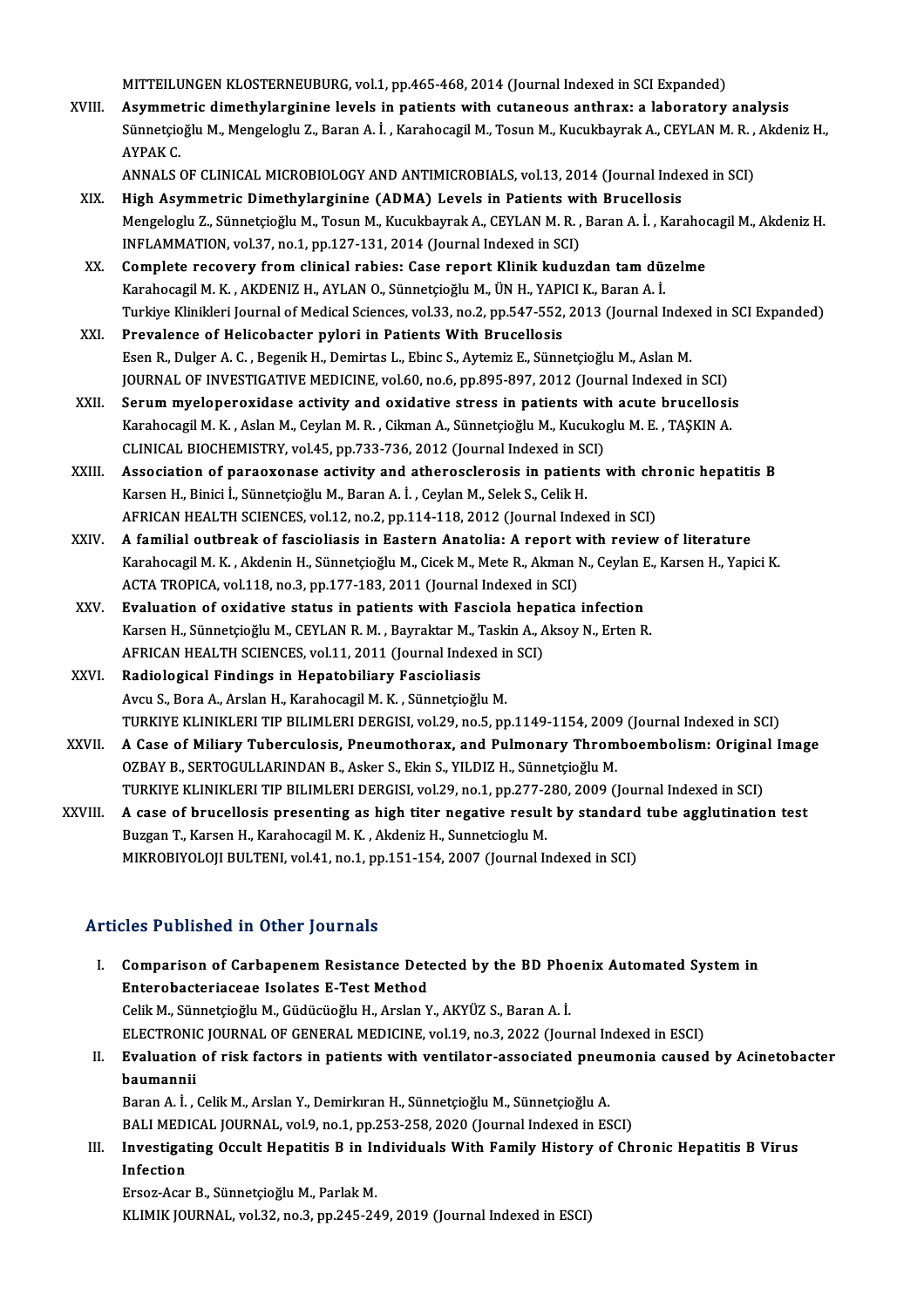- IV. Leptomeningeal carcinomatosis due to gastric adenocarcinoma mixed with meningitis<br>Sünnstsieğlu M. Colik M. Unal M. Tarsen T. Erten B. Parsen A. İ Leptomeningeal carcinomatosis due to gastric adenocare<br>Sünnetçioğlu M., Celik M., Unal M., Tarcan T., Erten R., Baran A. İ.<br>CUKUROVA MEDICAL JOURNAL, vol.44, no.4, nn.1540,1542,201 Leptomeningeal carcinomatosis due to gastric adenocarcinoma mixed with menin<br>Sünnetçioğlu M., Celik M., Unal M., Tarcan T., Erten R., Baran A. İ.<br>CUKUROVA MEDICAL JOURNAL, vol.44, no.4, pp.1540-1542, 2019 (Journal Indexed CUKUROVA MEDICAL JOURNAL, vol.44, no.4, pp.1540-1542, 2019 (Journal Indexed in ESCI)
- Sünnetçioğlu M., Celik M., Unal M., Tarcan T., Erten R., Baran A. İ.<br>CUKUROVA MEDICAL JOURNAL, vol.44, no.4, pp.1540-1542, 2019 (Journal Index<br>V. Examination of atypical located hydatid cyst disease in Eastern Turkey<br>Bora Eastern Journal of Medicine, vol.21, no.4, pp.158-161, 2016 (National Refreed University Journal) Bora G., Sünnetçioğlu A., Sünnetcioğlu M., Bora A., Çim N., Baran A. İ.<br>Eastern Journal of Medicine, vol.21, no.4, pp.158-161, 2016 (National Re<br>VI. Kandida Suşuna Bağlı İdrar Yolu Enfeksiyonu: İki Olgu Sunumu.<br>Celik M. Ba
- Eastern Journal of Medicine, vol.21, no.4, pp.158-161, 2016 (National dialeristional Barana Bağlı İdrar Yolu Enfeksiyonu: İki Olgu Su<br>Çelik M., Baran A. İ. , Sünnetcioğlu M., Yakan Ü., Karahocagil M. K.<br>VAN TIP DEPCİSİ, vo Çelik M., Baran A. İ. , Sünnetcioğlu M., Yakan Ü., Karahocagil M. K.<br>VAN TIP DERGİSİ, vol.23, no.2, pp.222-224, 2016 (National Refreed University Journal) Çelik M., Baran A. İ. , Sünnetcioğlu M., Yakan Ü., Karahocagil M. K.<br>VAN TIP DERGİSİ, vol.23, no.2, pp.222-224, 2016 (National Refreed University Journa<br>VII. Astım hastalarında hastalığın şiddeti ile tüberkülin cevabı aras
- VAN TIP DERGİSİ, vol.23, no.2, pp.222-224, 2016 (National Refreed University<br>Astım hastalarında hastalığın şiddeti ile tüberkülin cevabı arasındak<br>Mermit çilingir B., Günbatar H., Özbay B., Sertoğullarından B., Sünnetcioğl Astım hastalarında hastalığın şiddeti ile tüberkülin cevabı arasındaki ilişki<br>Mermit çilingir B., Günbatar H., Özbay B., Sertoğullarından B., Sünnetcioğlu M.<br>VAN TIP DERGİSİ, vol.23, no.1, pp.21-28, 2016 (National Refreed Mermit çilingir B., Günbatar H., Özbay B., Sertoğullarından B., Sünnetcioğlu M.<br>1. VAN TIP DERGİSİ, vol.23, no.1, pp.21-28, 2016 (National Refreed University Journal)<br>1. VIII. Characterisation of drug resistance of noso
- VAN TIP DERGISI, vol.23, no.1, pp.21-28, 2016 (National Refreed University Journal)<br>Characterisation of drug resistance of nosocomial ESBL-producing E. coli isolates obtained f<br>Turkish university hospital between 2009 and Characterisation of drug r<br>Turkish university hospita<br>antibiotic resistance tests.<br>KARACÖZA Sunnetsiaglu M Turkish university hospital between 2009 and 2012 by pulsed field gel electrophores<br>antibiotic resistance tests.<br>KARAGÖZ A., Sunnetcioglu M., CEYLAN M., BAYRAM Y., YALCIN G., KOCAK N., SUVAK B., ANDAC C.<br>Le inferioni in me

antibiotic resistance tests.<br>KARAGÖZ A., Sunnetcioglu M., CEYLAN M., BAYRAM Y., YALCIN G., KOCAK N., SUVAK B., ANDAC C.<br>Le infezioni in medicina, vol.24, pp.24-31, 2016 (Refereed Journals of Other Institutions)

- IX. Analyze of ventilator associated pneumonia Ventilatör ilişkili pnömonilerin analizi Sünnetçioğlu A., Karadaş S., Çeğin M. B., Sünnetçioğlu M., KANTER A. Analyze of ventilator associated pneumonia Ventilatör ilişkili pnömonilerin analizi<br>Sünnetçioğlu A., Karadaş S., Çeğin M. B. , Sünnetçioğlu M., KANTER A.<br>Journal of Clinical and Analytical Medicine, vol.6, no.2, pp.160-163 Sünnetçioğlu A., Karadaş S., Çeğin M. B. , Sünnetçioğlu M., KANTER A.<br>Journal of Clinical and Analytical Medicine, vol.6, no.2, pp.160-163, 2015 (Journal Ind.<br>X. [Oropharyngeal tularemia in beta lactam-resistant cervical l
- Journal of Clinical and Analytical Medicine, vol.6, no.2, pp.160-163, 2015 (Journal of Clinical and Analytical Medicine, vol.6, no.2, pp.160-163, 2015 (Journal Information Correct Communist<br>Garça M. F. , ÇANKAYA H., Kıroğl [Oropharyngeal tularemia in beta lactam-resistant cervical lymphadenitis].<br>Garça M. F. , ÇANKAYA H., Kıroğlu A. F. , TUNA B., Sünnetçioğlu M., OZKAL A.<br>Kulak burun bogaz ihtisas dergisi : KBB = Journal of ear, nose, and th Garça M. F. , ÇANKAYA H., Kıro<br>Kulak burun bogaz ihtisas derg<br>Journals of Other Institutions)<br>Thuroid gland abseess due Kulak burun bogaz ihtisas dergisi : KBB = Journal of ear, nose, and throat, vol.21, pp.257-60, 2011 (Refereed<br>Journals of Other Institutions)<br>XI. Thyroid gland abscess due to Brucella melitensis (Brucella melitensis'in ned
- Journals<br><mark>Thyroid</mark><br>apsesi)<br><sup>Korson L</sup> Thyroid gland abscess due to Brucella melitensis (Brucella me<br>apsesi)<br>Karsen H., Akdeniz H., Erten R., Sünnetcioğlu M., Yıldız A., Bayraktar M.<br>Diele Medicel Journal (Diele Tıp Dergisi), val 3, no.39, np.325, 327, 301

apsesi)<br>Karsen H., Akdeniz H., Erten R., Sünnetcioğlu M., Yıldız A., Bayraktar M.<br>Dicle Medical Journal (Dicle Tıp Dergisi), vol.2, no.38, pp.225-227, 2011 (National Refreed University Journal)<br>Weil's dissass. A sass repor

Karsen H., Akdeniz H., Erten R., Sünnetcioğlu M., Yıldız A., Bayraktar M.<br>Dicle Medical Journal (Dicle Tıp Dergisi), vol.2, no.38, pp.225-227, 201<br>XII. **Weil's disease. A case report**<br>Karsen H., Karahocagil M. K. , Sün Dicle Medical Journal (Dicle Tıp Dergisi), vol.2, no.38, pp.225-2<br>Weil's disease. A case report<br>Karsen H., Karahocagil M. K. , Sünnetçioğlu M., Yapici K., Ekin S.<br>KLIMIK JOUPNAL .vol.31, no.1, np.34, 35, 3998 (Journal Indo KLIMIK JOURNAL, vol.21, no.1, pp.34-35, 2008 (Journal Indexed in ESCI)

# Refereed Congress / Symposium Publications in Proceedings

efereed Congress / Symposium Publications in Proceedings<br>I. The evaluation of clinical and laboratory findings of 63 inpatient cutaneous anthrax: Characteristics<br>of cutaneous anthrax in Turkey The evaluation of clinical and la<br>of cutaneous anthrax in Turkey<br>Orkol H. Karadas S. Sünnetsioğlu M The evaluation of clinical and laboratory findings of 63<br>of cutaneous anthrax in Turkey<br>Özkol H., Karadaş S., Sünnetcioğlu M., CEYLAN M. R. , ÇALKA Ö.<br>11th EADV Spring Sumposium Serbia And Mentenegre, pp.30. of cutaneous anthrax in Turkey<br>Özkol H., Karadaş S., Sünnetcioğlu M., CEYLAN M. R. , ÇALKA Ö.<br>11th EADV Spring Symposium, Serbia And Montenegro, pp.397<br>Mononiit ile Karısan Mide Adenekarsinemu'ne Pağlı Leri

Özkol H., Karadaş S., Sünnetcioğlu M., CEYLAN M. R. , ÇALKA Ö.<br>11th EADV Spring Symposium, Serbia And Montenegro, pp.397<br>II. Menenjit ile Karışan Mide Adenokarsinomu'na Bağlı Leptomeningeal Karsinomatozis Olgu Sunumu.<br>Sünn 11th EADV Spring Symposium, Serbia And Montenegro, pp.397<br>Menenjit ile Karışan Mide Adenokarsinomu'na Bağlı Lep<br>Sünnetçioğlu M., Çelik M., Unal M., Tarcan T., Erten R., Baran A. İ.<br>2. Günevdeğu Anadelu İnfeksiven Günleri S Menenjit ile Karışan Mide Adenokarsinomu'na Bağlı Leptomeningeal Karsinomatozis Olgu Sur<br>Sünnetçioğlu M., Çelik M., Unal M., Tarcan T., Erten R., Baran A. İ.<br>2. Güneydoğu Anadolu İnfeksiyon Günleri Simpozyumu, Diyarbakır,

# Sünnetçioğlu M., Çelik M., Unal M., Tarcan T., Erten R., Baran A. İ.<br>2. Güneydoğu Anadolu İnfeksiyon Günleri Simpozyumu, Diyarbakır, Turkey, 3 - 06 May 2018, pp.130-131<br>III. Gender differences ın the ımmune responses t 2. Güney<br>Gender<br>cohort Gender differe<br>cohort<br>Sünnetcioğlu M.<br>The helogy of a

Sünnetcioğlu M

cohort<br>Sünnetcioğlu M.<br>The bıology of antrax conference 2016, Florida, United States Of America, 12 - 15 November 2016, vol.13, no.8,<br>pp.85 The biology of antrax conference 2016, Florida, United States Of America, 12 - 15 November 2019<br>pp.85<br>IV. The regional differences of the human immunological response to anthrax infection

pp.85<br>The regional d<br>Sünnetcioğlu M.<br>15 Medical Brad The regional differences of the human immunological response to anthrax in:<br>Sünnetcioğlu M.<br>15. Medical Bıodefans conference, Munich, Germany, 6 - 08 July 2016, vol.18, no.6, pp.1<br>Is Mannese Binding Lestin e predistor of V

Sünnetcioğlu M.<br>15. Medical Biodefans conference, Munich, Germany, 6 - 08 July 2016, vol.18, no.6, pp.1<br>15. Mannose-Binding Lectin a predictor of Ventilator-Associated Pneumonia?